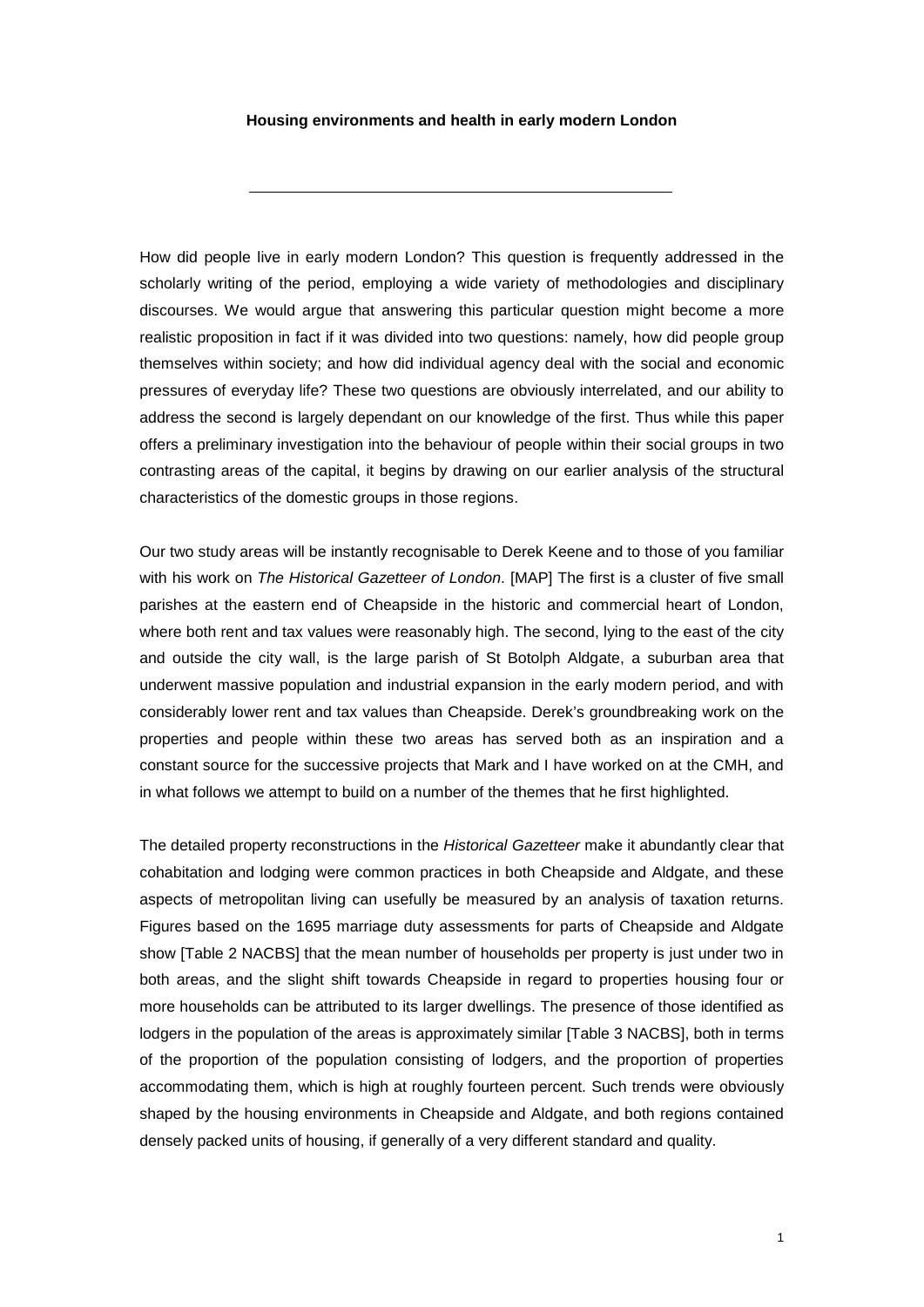Finally, a number of the structural characteristics of their families and households are worthy of note. In the 1695 sample areas, [Table 4 NACBS] almost a quarter of the properties accommodated no married couples, and around half of the families were composed of either single parent families, sibling partnerships, or other unidentified kinship relationships which did not comprise a husband and wife. Meanwhile, children [Table 5 NACBS] constituted a small proportion of the relative populations of Cheapside and Aldagte, with the majority of families including no children, and almost a quarter of families with children headed by single parents.

The use of taxation returns to generate a detailed, quantitative series of results on the size and shape of the metropolitan domestic group is an entirely valid and immensely rewarding procedure – and we say that not simply because it is a methodology that we ourselves have adopted.<sup>[1](#page-1-0)</sup> Nevertheless, we are more than aware that it relies on sources that are, in effect, a picture that is stuck in time, one that fixes people in specific domestic units in specific areas of the capital at a specific moment. By contrast, recent scholarship on the social history of early modern London has placed a particular emphasis on the inherent *mobility* of metropolitan living. This has been discussed in terms of seasonal patterns of residence<sup>[2](#page-1-1)</sup> and the high frequency of lodgers among the population, $3$  but also with regard to the movement of both men and women within and even outside the city's boundaries in the course of their everyday lives. $4$  The same characteristic was clearly also a feature of London's domestic units themselves with regard to the ways in which people lived.<sup>[5](#page-1-4)</sup> In both Cheapside and Aldgate, it was not uncommon for separate domestic groups to share entrances, stairwells and yards, and cooking and washing amenities, and, as a result, the boundaries between individual families and households were clearly permeable and could overlap. Similarly, the frequent presence of lodgers, who might reside in a property for anything from a number of days to a number of years, must have made the intermittent flow of people in and out of dwellings a not unusual experience.<sup>[6](#page-1-5)</sup> And it is an aspect of this latter type of mobility – specifically, that which took place at moments of crisis within the lifecycle – with which this paper is concerned. Of course, the static image of local populations found in taxation returns reveal little of this kind of movement, or of the reasons behind it, as domestic units are listed in abstraction from their relationships with the rest of the community. This paper therefore draws on very different sources – namely parish registers, churchwardens' accounts, apprenticeship indentures and memoranda books – that, taken together, allow us to recover that type of information for our two study areas in the period between the late sixteenth and late seventeenth century. This, in turn, will provide the basis for a preliminary investigation into the social and public aspect of

<span id="page-1-0"></span> $\frac{1}{2}$  LJ paper.<br> $\frac{1}{2}$  Pelling in Londinopolis.

<span id="page-1-3"></span>

<span id="page-1-2"></span><span id="page-1-1"></span><sup>&</sup>lt;sup>3</sup> Spence, Atlas, 89-101.<br>
<sup>4</sup> Pelling, 154, 158-9; Gowing, 137-9 in Londinopolis.<br>
<sup>5</sup> Gowing, 135-6. 6 Gowing, 136.

<span id="page-1-4"></span>

<span id="page-1-5"></span>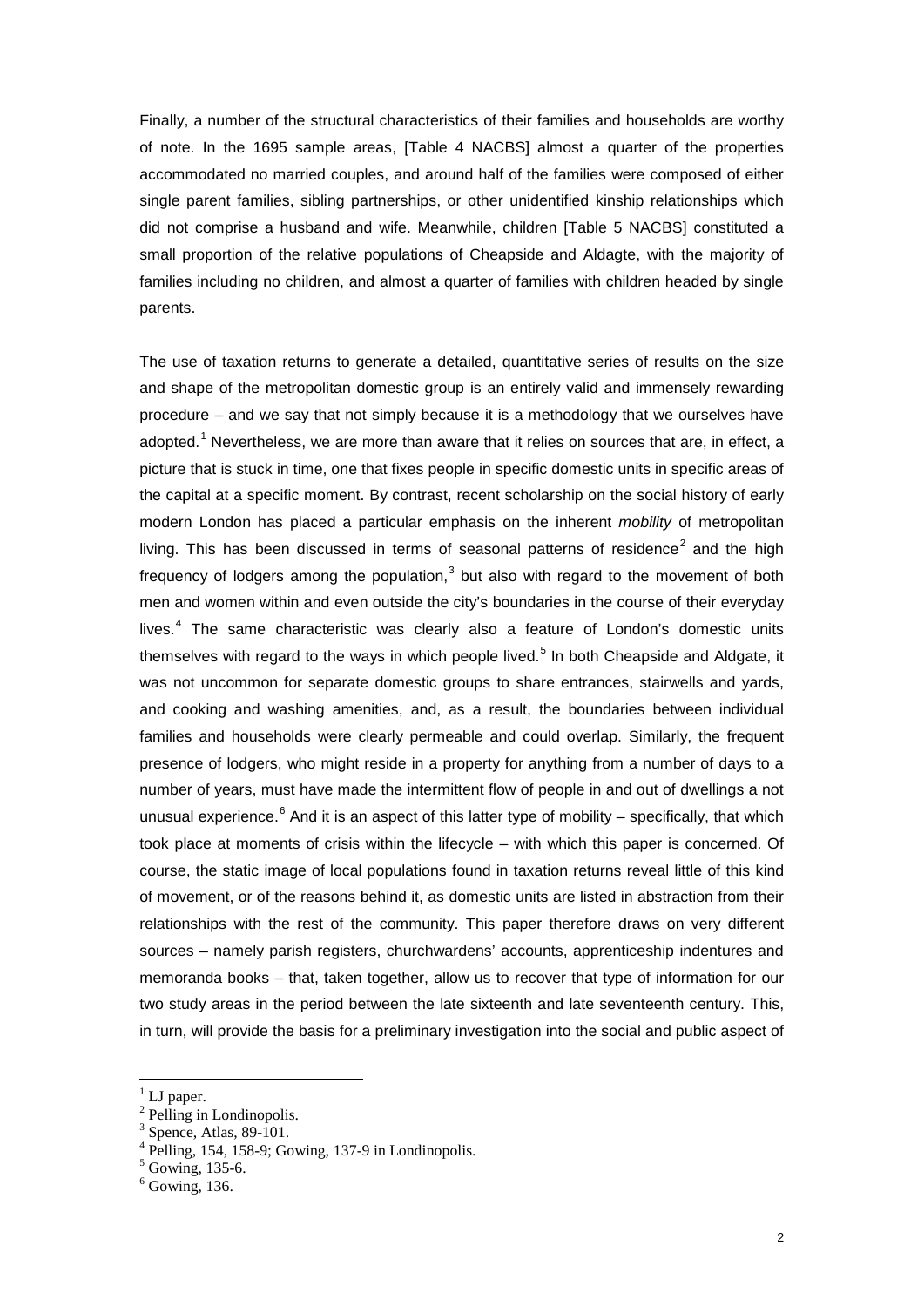those crisis moments when society intervened in the lives of individuals lacking the immediate support of a household.

The records of both Cheapside and Aldgate show time and again the need for intervention on behalf of the newborn, the young, the sick, the abandoned, the homeless, the stranger, and the dead and dying, in situations where they were no longer receiving from their domestic unit the basic social and economic support mechanism required for life in the early modern metropolis. The active and formal involvement of the parish in these circumstances, occasionally in the face of opposition from parishioners, was above and beyond the informal social support networks embedded in the neighbourhood and founded upon the responsibilities and accountability of householders, as described so eloquently by historians of London such as Archer.

In both areas a similar pattern of 'official' activity can be seen, although in the Cheapside parishes such intervention appears on a lesser scale. This is partly due to the relative population sizes in the two areas, and partly due to the social and economic characteristics of those populations: although both areas housed rich and poor inhabitants, Cheapside in general was a much wealthier area, whose households were much more capable of maintaining themselves and their inhabitants, and thus requiring less in the way of direct the parochial support administered in Aldgate. Nevertheless intervention was sometimes required, especially as it was not always Cheapside parishioners who were in need of the parishes' support: St Mary le Bow, for example, was a frequent destination for women from other parishes abandoning their newly born infants.

In Aldgate the parish clerk and churchwardens spent considerable sums of money intervening on behalf of the youngest section of the population. The various records attest to the efforts made on behalf of parish children (girls as well as boys) to send them to learn a trade. Many such children, like Thomas Parrye in 1622, were sent to their new master with a new set of clothes paid for by the churchwardens: in the same set of accounts is recorded the payment for the bonds and indenture, the clothing (a doublet and hose), as well as payments to a parishioner for taking in his brother a John as "a poore childe for her own". In the following year three children of the Bell family were taken in by parishioners at the parish's expense, had clothing and blankets bought for them, with two of them subsequently being apprenticed out. The taking in of children, either newly discovered foundlings, older parish children or the recently orphaned, could also be a short term measure – for example, one Kate Tanner repeatedly received payments across a number of years for looking after one or several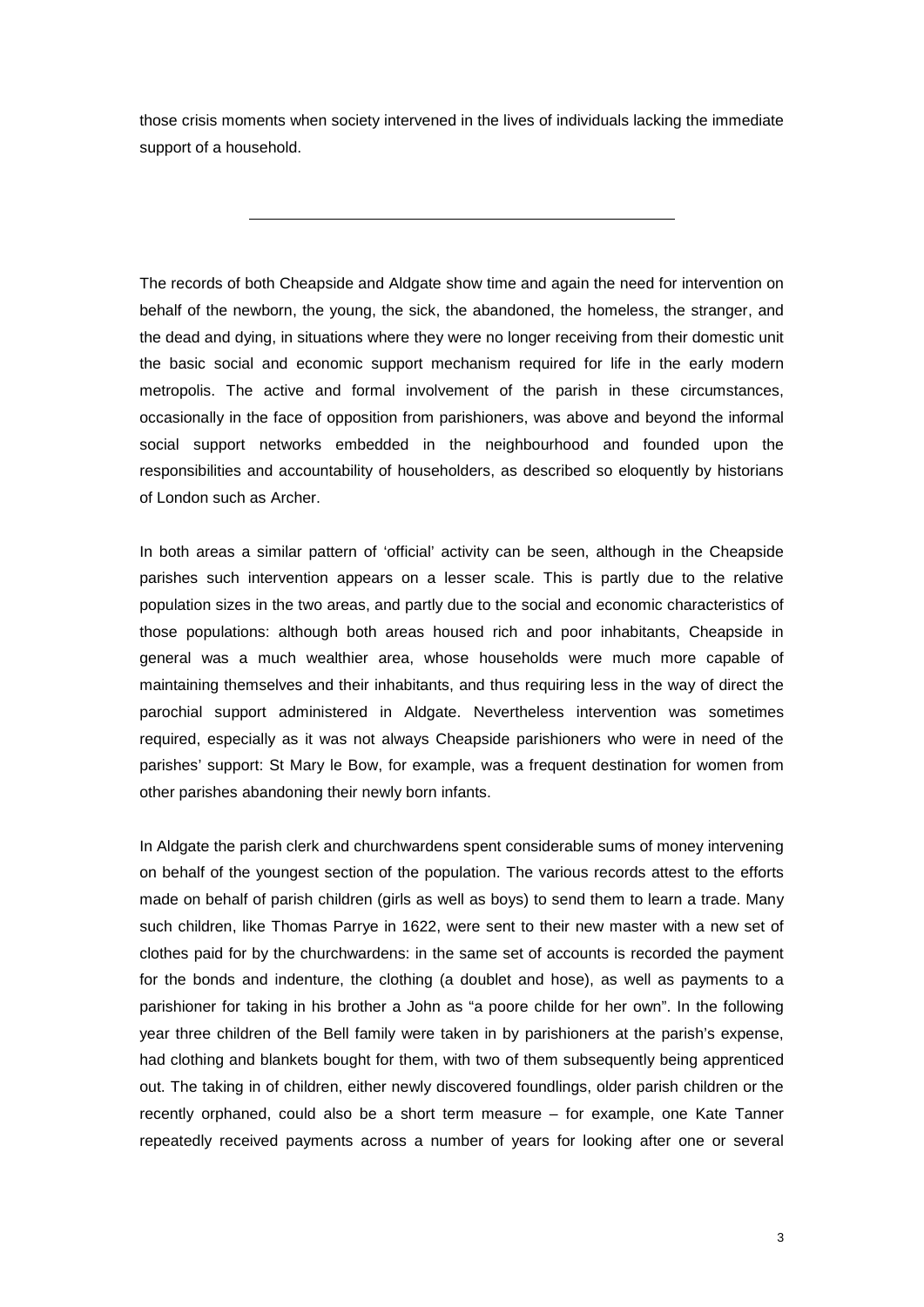children for a week here and there (she also repeatedly received sums for taking in elderly widows, and poor women from Aldgate's Cage, often for months at a time).

The case of Tanner makes it clear that the parish had long standing relationships with particular householders who could be turned to when the need to take children in arose. In 1625 she received £4 1s for "for nursing 3 childre[n] 6 mo[nths] & 3 w[eeks] at 12s p[er] moneth", and she was paid at this rate throughout the 1620s for the nursing and taking in of children. The parish held property for the housing of those needing relief, including a large donated tenement in Blue Anchor alley, as well as large financial stocks, and this official relationship with women (and indeed men) like Tanner may have been simply an expedient means to address the social fallout of an impoverished population, rather than an attempt at some kind of social integration. Certainly from the point of view of the householder the extra income was not insignificant, especially when it was not used to generate beneficial surroundings for the children –after the death of Marie Sedway in 1621 "the reputed daughter of one John Sedway a shoemaker … that was nursed in the house of one Edith Jones a poore widow of east smithfeild …" the parish clerk commented that "There are verie few children prosper long in our Parish that are nursed in such places'. On another occasion in 1624 he remarks: "he that loveth his dogg would not put it in such a place to be brought upp."

On the other hand it would be wrong to envisage the parish-householder relationship in this context as one of exploitative fostering, as there is evidence too of more sympathetic arrangements. A bill submitted by Martha Banwell to Aldgate's churchwardens in 1683 for the reimbursement of two hats, two smocks, two aprons and four handkerchiefs for two sisters, finishes with the autograph plea: "I would intreat the churchwardens and overseers to send these children some clothes for they are almost naked they cannot goe thus this winter they will ... be spoiled with cold".

The sources clearly indicate the involvement of the parish authorities at the critical initial moments of young children's lives, even before they can be placed into what might be seen as surrogate household groups. Foundlings are regularly rescued – in Aldgate named after the street, yard or alley they were found in (e.g. Elizabeth Lion), or less frequently 'Dowsabella Portsoken' after the ward; in the Cheapside parishes, often named for the parish or again the street (e.g. Elizabeth Trump, Trump Alley AHHL) – and in Cheapside they were more likely to be laid at the door of a named individual than in Aldgate, although it seems that the small parish churchyards were also frequently used. Many foundlings in St Mary le Bow are listed as "a chyld of ye people" in the parish registers.

Births in the street under the gaze of the public were surprisingly common, at least in Aldgate. These latter are interesting for the picture they provide of the parochial authorities attitude to births that took place outside of the respectability of the household. On the one hand they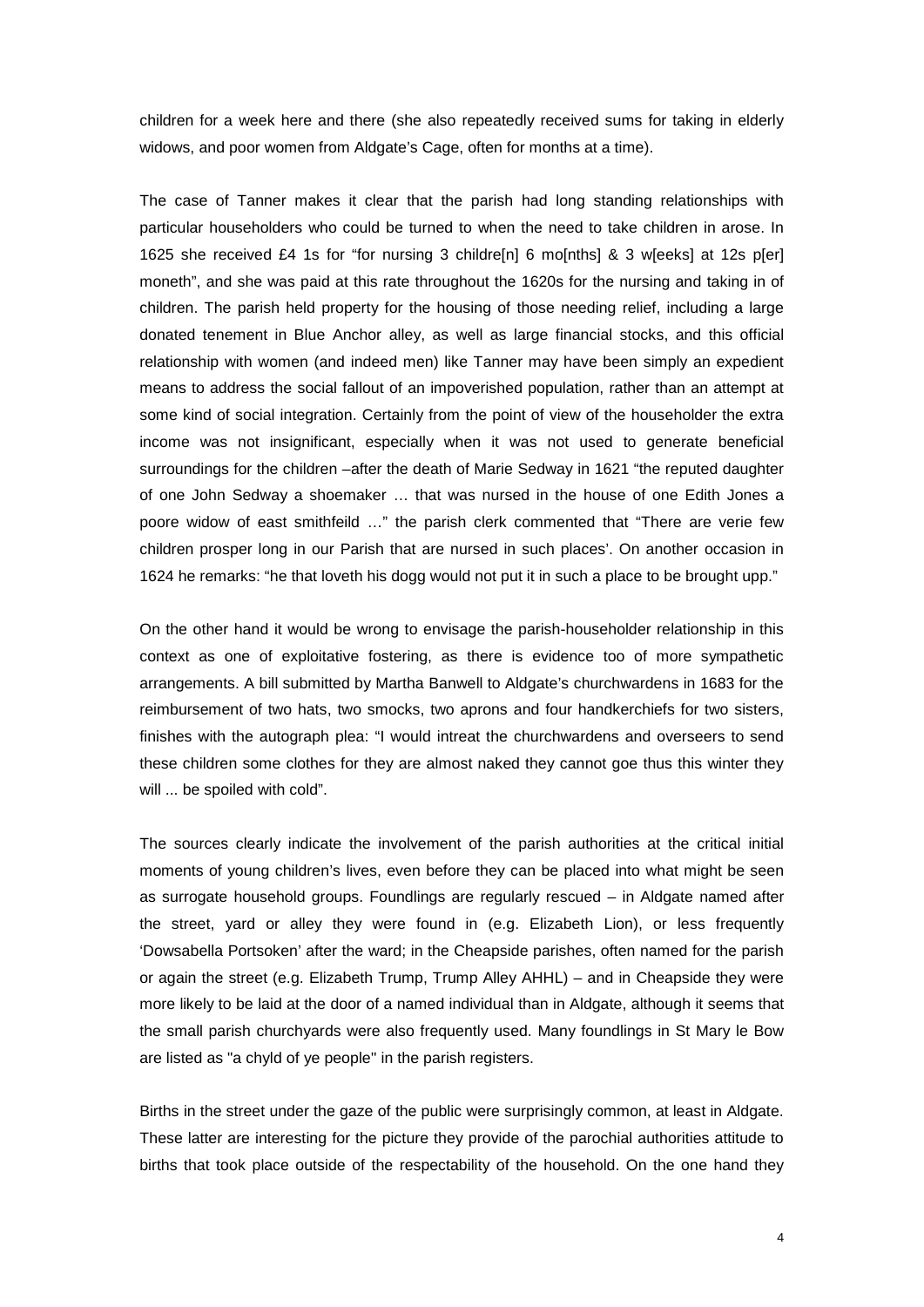were the target of moral opprobrium – "Abraham Haddocke the Reputed sonne of Israel Haddock, a Towle-taker in Harrow Alley, the Mother named [Blank] a Single woman who was delivered in the street, and like a Base Strumpet Ranne away and left hir Child behinde hir … and the father of this Child also, who hath an honest wife of his owne, is Runne away from hir, like a base Varlet". But on the other hand, the churchwardens' poor accounts show that the individuals being assailed by the parish clerk were actually being financially supported by the parish in the upbringing of their children. In the Cheapside parishes similar events occur, but with less frequency, and usually with less detail provided about the individuals involved in such circumstances. One typical example from Cheapside is the baptism in St Mary le Bow of the "son of a woman crying out in the street".

The moral commentary of Aldgate's parish clerks in the early part of the  $17<sup>th</sup>$  century, extensive and colourful as it is (and definitely worthy of a paper in its own right), underlies a particular role of the authorities (and certainly a vested interest) in the maintenance of the household unit at the centre of family life. In a less effusive manner the same is true in the Cheapside parishes. In both areas the location of births which take place outside of the house, be it in the street or in someone else's household, have attention drawn to them in the records. The parish records perform a kind of monitoring function, drawing upon local knowledge of neighbourhoods and specific households, in order to reinforce the integrity of the domestic unit. This can sometimes involve a statement to the effect that the child was born in the house of a relative of the parents, often an in-law; but more often than not the reference is to the mother lodging or lying in the house of another with no clear relationship between them, and frequently there is a note of admonition in the record (especially in Aldgate). In 1618, for example, the parish clerk's memorandum books records the baptism of "James Dabbes, the Reputed Sonne of one Robert Dabbes a Maried man (and at this time in Newgate) the Mother named Hester Warner a Single-woman & a Strumpet, and was delivered of Child in the House of Widow Schetchley of Rosemarie lane".

Similarly, spousal abandonment was evidently something of a concern to the parish authorities in Aldgate, deserving of financial support of the abandoned spouse and children from the churchwardens, and ignominy at the hands of the clerk. The example of Emma Bayart, who was buried at the parish's expense in 1618, neatly encapsulates the reasons for this concern: "Hir late husband [identified as a carman of Rosemary Lane] was a base unthrifte which wasted away hir goodes and like a varlett Ranne away from hir, and left hir desolate". The breakdown of the domestic unit, a worrying trend blamed by some contemporaries for many of London's social ills in the period, is here elided with financial destitution – and a glance at the churchwardens' accounts show that Bayart was a indeed burden on the parish for several years before her death. The failure of marriage, in essence the core foundation of the domestic unit, was opposed by London's parochial authorities both on moral grounds, but also explicitly because the parish's intervention was expensive.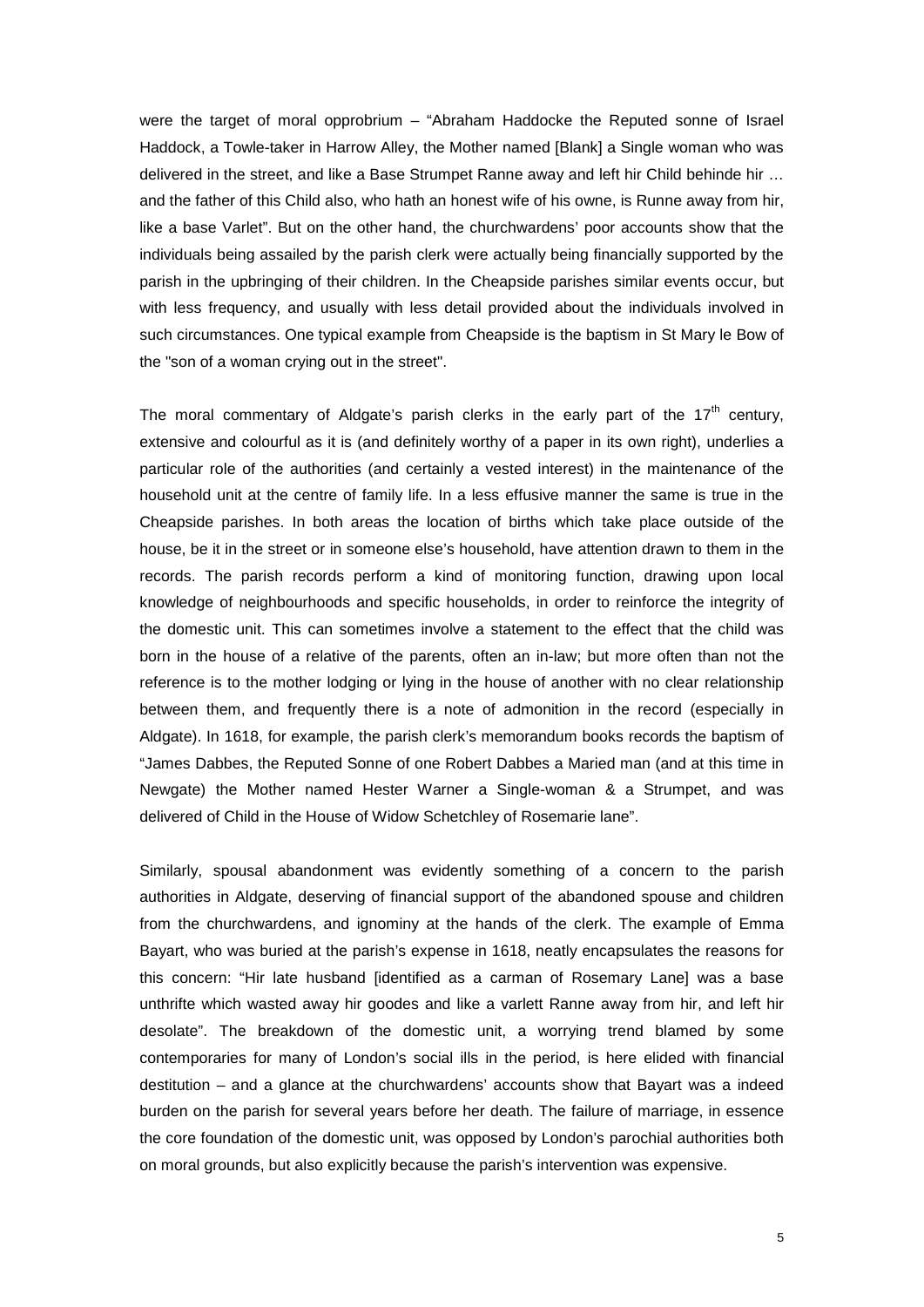And nowhere was this expense more evident than when it came to the care of the sick and the dying. In the early run of Aldgate parish clerk memoranda books the precise costs of funerals are provided, down to the expenses for knells, bearers, cloths, coffins and other paraphernalia. Those instances in which the parish received no fees, or where the funeral was otherwise conducted at the parish's expense, receive particularly pointed marginalia (pointed hands etc., the odd reference to "nihil in a bagge").

But this was not the limit of the parish's interest in the forms of death and burial and the role played in them (or lack thereof) by the household. Both Cheapside and Aldgate record in meticulous detail occasions where individuals die away from their house and their household, perhaps in order to ascertain the 'appropriateness' of the circumstances in much the same way as for births. These situations take a number of forms, some of which provide fascinating insights into how Londoners lived in the period.

Individuals who died in the houses of physicians or surgeons, and those who were sick with plague and carried to, or lodged in the houses of others; or who were explicitly put out of the household and taken to garden houses in the suburbs, are listed with special attention in the parish records of both areas. Indeed in Aldgate the garden houses seem to have been particularly attractive to householders all across the City centre who wished to remove dying servants from their own properties: in the 1593 outbreak, for example, a very significant proportion of the Aldgate plague dead met their ends in garden houses, and most of them were not Aldgate parishioners. Interestingly there seems to have been a roaring trade in renting space in garden houses, and the parish registers record time and again the same garden house owners (a number of them Dutch) accommodating numerous plague victims one after the other, often from the same originating household.

Individuals, parishioners and strangers alike, who were taken ill in the streets of Aldgate were ushered into the households of the parish by the constables and churchwardens, and in the case of plague, often with fatal consequences to the hosting household. It is difficult to determine whether the households chosen to perform this role were allocated on an ad hoc basis, or whether the same kind of semi-formal arrangements were in place (as was the case with the nursing of infants and care of parish children). Certainly the parish paid such householders for the care of the sick, often considerable sums of money where professional medical care had been obtained.

In Cheapside, some of the wealthier inhabitants moved their entire households to second homes in the country during periods of epidemic disease, or spent the summer months outside of the city altogether in order to escape its heat and its smell. Other householders from the area also clearly sent their children to nurse outside of London, thus removing them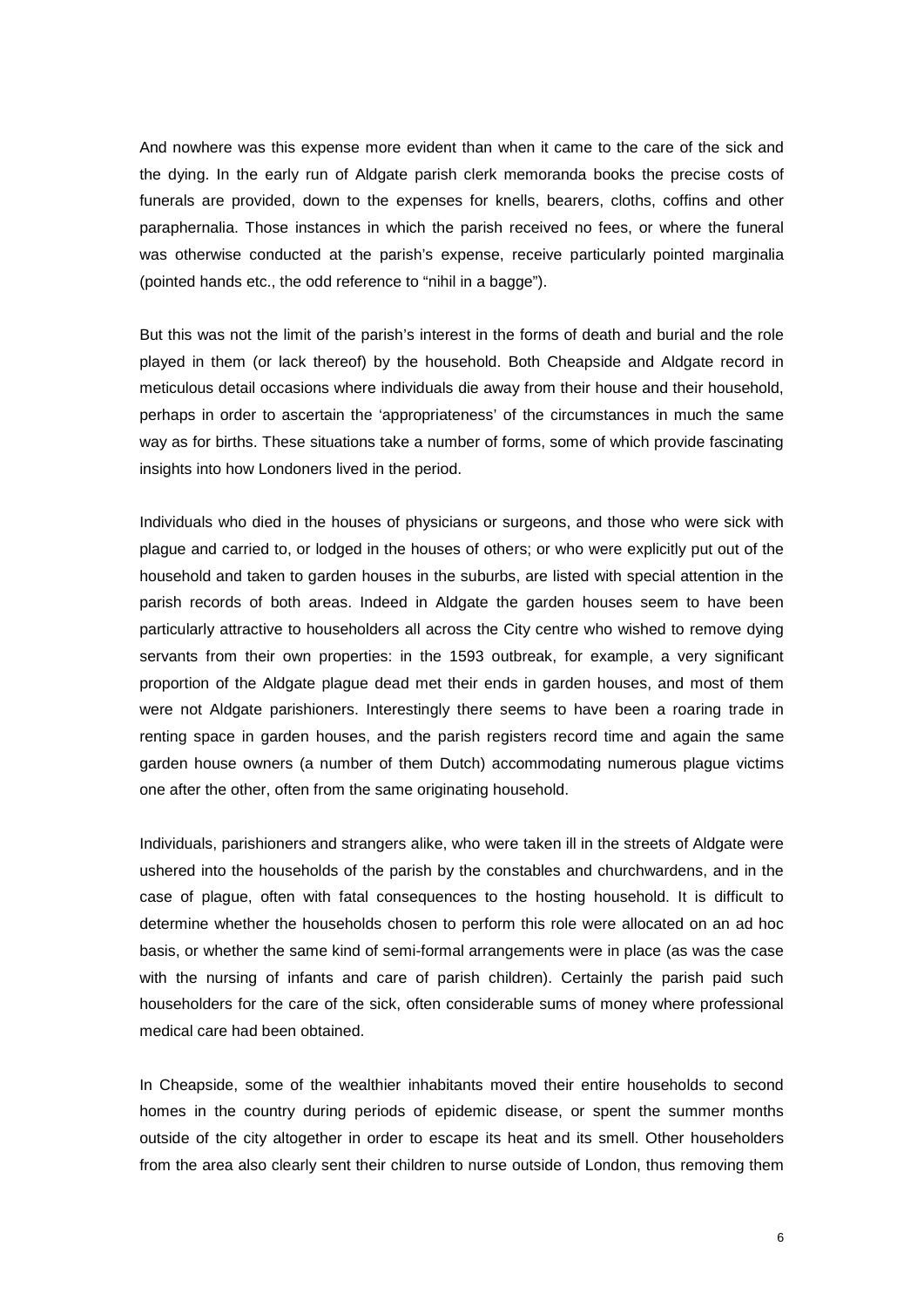from the crowded and less healthy environment of metropolitan life. Rather ironically, perhaps, the same factors also brought a constant stream of individuals to Aldgate, such as the bachelor from within the city walls who went to lodge in a form of hospice in Covent Garden 'in hope to recover his health by changing the air'. Stow, too, refers to 'the sweet and wholesome air' of the area, though it seemingly did little for our bachelor who died nonetheless.[7](#page-6-0) Indeed, we have seen that the parish clerks had a contrasting view of the environment of the parish and that children were sent to households away from the area, presumably to the benefit of their health.

\* \* \* \*

Our initial investigations, and very tentative understanding of the issues, suggest that the parish authorities' intervention into the lives of individuals whose household group had failed them were designed to shore up the socially cohesive function of the domestic group within their areas. This is a line of inquiry that will be pursued in future work, particularly in the parish of St Botolph Aldgate. However it also seems to have been the case that the 'ideal' of the household aspired to by the parish was firmly situated on the house, which partially explains the spectacular detail provided in the sources about the movement of people between houses, and between the street and houses. Indeed in Aldgate at least, this impression is reinforced in one of the few occasions where the parish clerk has anything approaching good to say about someone, where he records the burial of a 68 year old victim of consumption, Mrs Susanne Hamour Widow. A resident of the parish of All Hallows in Bread street, she was buried "in the North Chauncell of [St Botolph Aldgate] (amongst hir Auncestors) the xxvjth day of February Anno Domini 1616. Shee was daughter to Robert Owen Gunn-founder Sometimes of Hounsditch in our parish, and hir dead Corpes brought to the same house where she was borne, and out of it Maried, and now Buried." The centrality of the household, in this instance concretised by the house, in the *successful* managing of the lifecycle is here held up as the model to be observed.

The inter-relationship between of health, housing and environment seem to form a nexus in just this issue of the failure of the household to support the individual at moments of crisis, and it is through the intervention of parish authorities that we can obtain the detail of these moments in the lifecycle. We have principally focussed on two such moments at the beginning and end of the lifecycle: we could equally have considered other less critical moments: where the parish pays for lodgings; where households are kept together by the payment of rent and the provision of food, clothing and fuel; where dependents are supported temporarily due to the incapacitation or incarceration of the breadwinner and so on. In our work in previous research projects at the CMH we've arrived at a detailed understanding of the structural characteristics of the domestic unit Aldgate and the Cheapside parishes, but

<span id="page-6-0"></span> $7$  DK paper, 18, 26, 31.